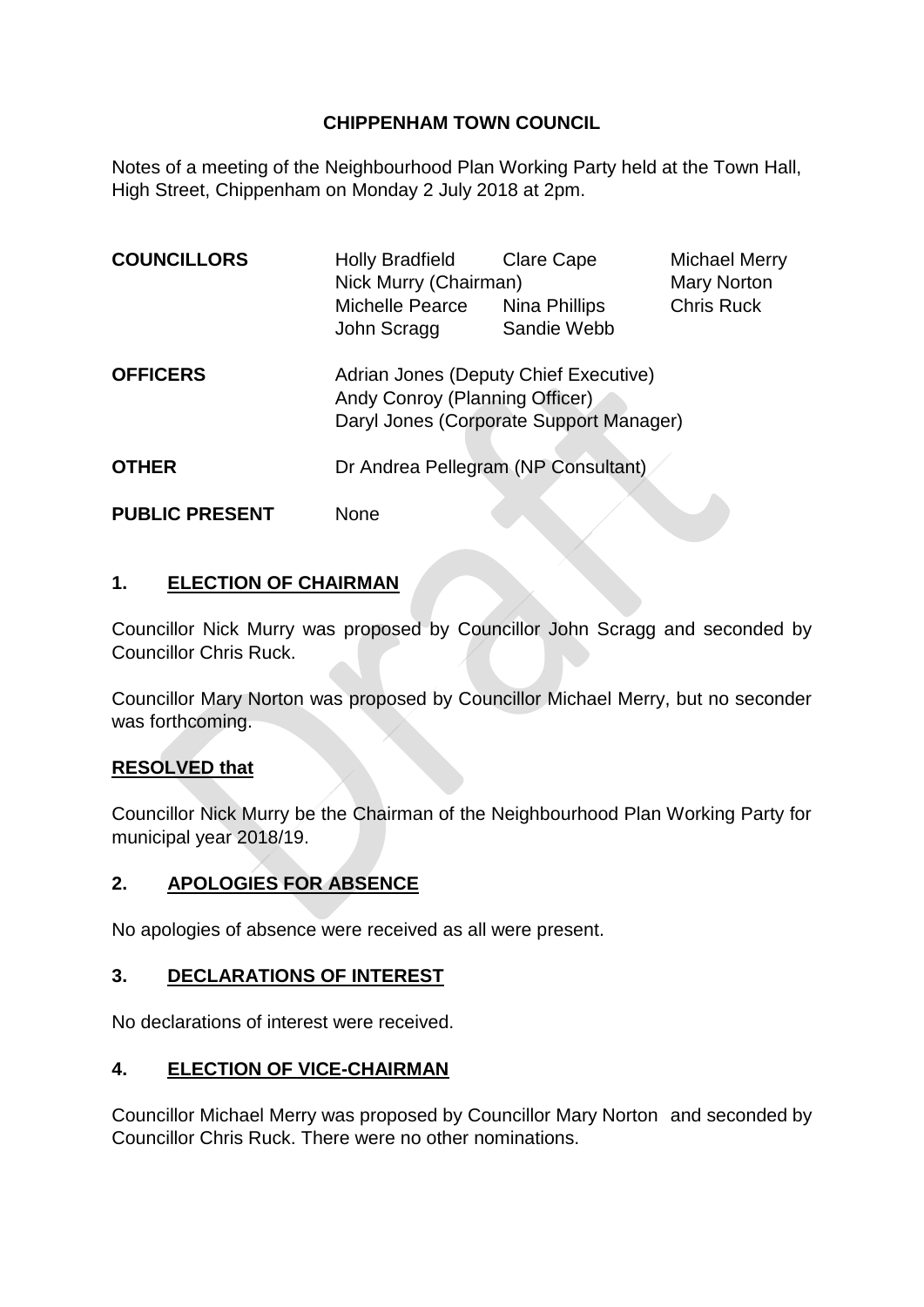## **RESOLVED that**

Councillor Michael Merry be the Vice-Chairman of the Neighbourhood Plan Working Party for municipal year 2018/19.

## **5. TERMS OF REFERENCE**

Councillors noted and agreed to adopt the Terms of Reference for the Neighbourhood Plan Working Party.

## **RESOLVED that**

The Terms of Reference for the Neighbourhood Plan Working Party be adopted.

## **6. CHIPPENHAM NEIGHBOURHOOD PLAN**

The Chairman invited the Planning Officer and Neighbourhood Plan (NP) Consultant to make their presentations to the Working Party.

The Planning Officer shared the proposed Year 1 Work Programme (as previously circulated) and the Neighbourhood Plan (NP) Consultant spoke about and invited comments from Councillors on the formation and selection of a Neighbourhood Plan (NP) Steering Group; a proposal for which it was agreed she would draft for consideration at the next NP Working Party meeting.

The NP Consultant explained that the NP Working Party should facilitate the setting up of a formal Steering Group in September / October, at which point the NP Working Party could cease, as it would have then completed its main task.

The NP Steering Group would then oversee a substantial public consultation exercise to determine 'land based solutions' to evidence based issues raised by the community.

The issue of financial resourcing was raised and it was explained that much of the Year One finances would be secured via grant funding, plus previously committed funds endorsed by the Town Council. The Deputy Chief Executive commented that Full Council would monitor the cost of delivering a Neighbourhood Plan.

Councillors discussed the selection process for membership of the Steering Group and its terms of reference. It was recommended by the NP Consultant that approximately 10 people sit on the Steering Group, possibly 4 Town Councillors and 1 Councillor from Wiltshire Council, and that it could be chaired by a Town Councillor. Possible other representatives could be considered from organisations such as the education authority, historic and heritage sector, housing developers, local businesses, commerce and so on, but that these representatives would need to be hard working, knowledgeable, good decision makers and able to contribute to taking